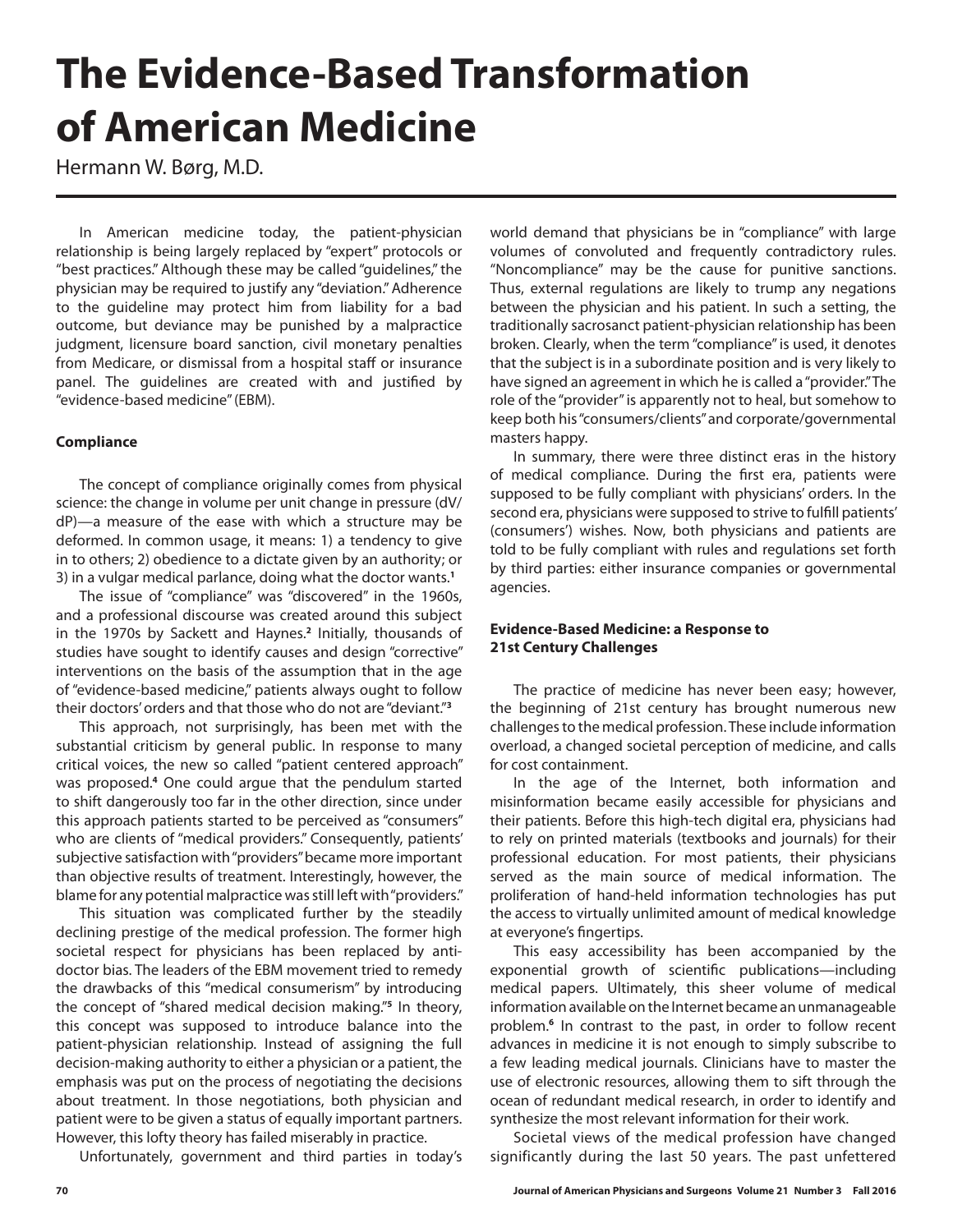respect and gratitude toward physicians have been replaced by distrust and unlimited demands. The truth that in medicine there are frequently many right answers to the very same clinical question has been lost. Instead, lay people and even some medical leaders demand near-robotic uniformity in medical diagnosis and treatment. Emphasis is placed on compliance with the newest medical theories. This attitude is based upon the false premise that newness *per se* guarantees the correctness of the medical paradigm. Perfect positive outcomes of treatment are not just expected, but demanded by patients, payers, and various "quality assurance" agencies. Obviously, due to the very nature of medicine, nothing can ever guarantee the positive outcome of every single medical intervention. Biology is simply too complex for that. This is another inconvenient truth, which seems to be widely disregarded. In such an atmosphere, the public is repetitively told that many clinicians, even if highly respected, may not practice medicine up to the most current "best of standards"**<sup>7</sup>** and "something" has to be done about it. Our society's increased litigiousness means that malpractice lawsuits and other punitive actions directed against such "outliers" have become the preferred way of medical quality control and assurance.

Medicine has transformed from a cottage industry into the strictly managed industrial complex in which profitability trumps anything else. Physicians became virtual factory workers, managed by the ruling class of business administrators. Those powerful bureaucrats constantly instruct physicians that their patients have to be treated as "clients" who have to be satisfied with the "services rendered," rather than objectively healed from their maladies. In reality however, third-party payers are the actual customers in this system. Their willingness to pay (or not) for the medical services has much bigger significance for the managers than either objective outcomes or subjective patient satisfaction.

To solve this convoluted conundrum of obstacles facing medicine, a concept known as evidence-based medicine (EBM) has been invented and vigorously promoted. The term EBM was originally coined to denote a novel paradigm for teaching and decision-making by individual clinicians treating individual patients.**8** This paradigm has deemphasized the role of intuition, personal clinical experience, and theory-driven conclusions in diagnosis and treatment. Instead, it proposes that medical practice be guided by the evidence classified from the epistemological perspective. Such a classification assigns the highest value (or grade) to the evidence considered to be free from potential biases.**<sup>9</sup>** Consequently, randomized controlled trials are assigned the highest grade, while theory-driven conclusions, expert opinions, and anecdotal evidence receive the lowest ratings.

Due to its emphasis on applied epidemiology, the EBM concept has naturally expanded to include creation of clinical guidelines aimed at management of whole populations of patients, rather than individual cases.**<sup>10</sup>** In this context, while EBM was traditionally defined as the care of patients using the best available research evidence to guide clinical decision making,**<sup>11</sup>** perhaps the most balanced definition now is that EBM constitutes "methods of incorporating epidemiologic evidence into clinical practice."**<sup>12</sup>**

#### **What Is "Evidence"?**

Although EBM is supposed to replace authority-based medicine, it may effectively just replace the clinical professor with a committee, which is vested with the authority to rule on what constitutes evidence, what type of evidence gathering will be permitted and funded, and how such evidence will be used in formulation of clinical recommendations.

Of the proposed hierarchical grading schemes, the system known as GRADE (Grading of Recommendations, Assessment, Development, and Evaluation)**<sup>13</sup>** has been most widely accepted.**14,15** GRADE establishes three-to-four levels of quality of evidence: High, moderate, low, and very low. Low and very low-quality evidence are sometimes combined into one category: low. High-quality evidence has to be derived from well-designed randomized controlled trials. Moderatequality evidence is obtained from randomized trials with some limitations in design. Low-quality evidence consists of results of observational studies, or controlled trials with substantial limitations. Finally, non-systematic observations ("anecdotes"), theory-driven reasoning, experts' opinions, or seriously limited observational studies are considered to constitute very lowquality evidence. The established level of quality of evidence is subsequently used in the process of assessing the strength of recommendations, which are made upon this evidence. The recommendation is said to be "strong" if the benefits of intervention definitively outweigh the risks for nearly all patients. In a contrast, a recommendation of action for which risks and benefits are either closely balanced or uncertain, is considered to be "weak."

The very low level of quality assigned to anecdotal evidence in this system requires a brief comment. In keeping with the mantra that "the plural of anecdote is not evidence,"**<sup>16</sup>** any usefulness of "anecdotes" in clinical practice is dismissed outright by EBM. However, as one wise professor observed, "Every epidemic starts with a single case report" (R.L. Kimber, personal communication, 2000). Serendipitous breakthroughs are made by individuals who make careful observations of patients from close range, seldom or never by a team encumbered by a rigid experimental protocol and the huge number of subjects needed to reach statistical significance. Single observations may be extremely important, even if not statistically significant in the context of a large trial. Say, for example, a rare, otherwise unexplained event follows a medical intervention: a patient takes a drug and inexplicably goes blind. It might be a coincidence, or it might be a side effect of the drug. One cannot rule out a causal relationship based on lack of a statistically significant difference in this occurrence between the drug and placebo groups in a trial of insufficient power to detect a rare event. One is obligated to investigate further.**<sup>1</sup>**

Another important aspect of potential value of anecdotes should be considered. Theoretically, the plural of anecdote may not be as strong evidence as systematically collected data. Nevertheless, the paucity (or absence) of anecdotes consistent with the accepted theory may provide the impetus for re-examination of its validity. This would be especially true for the theories which have been constructed based upon data collected from the limited population samples and under reductionist conditions. As a matter of course, many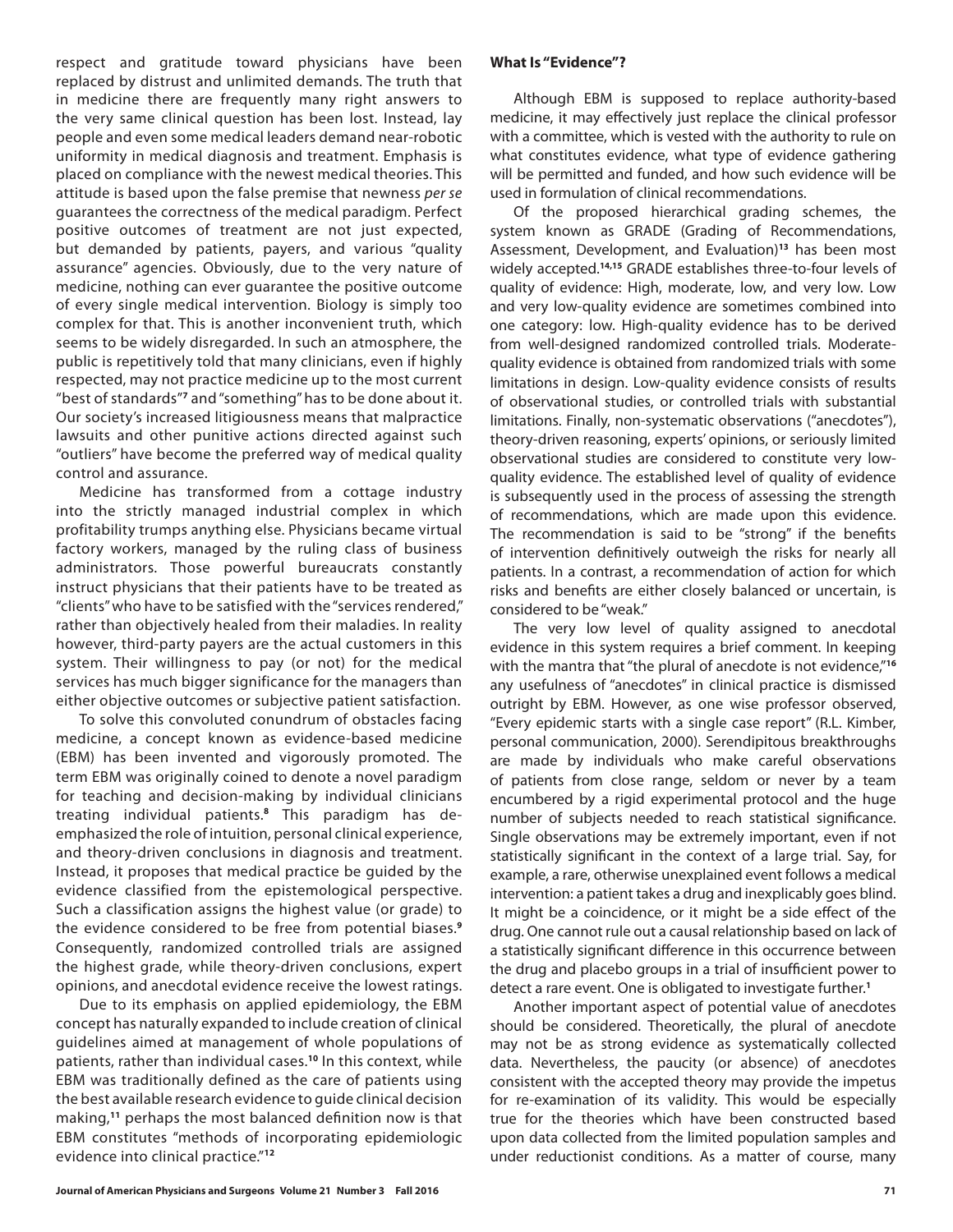EBM conclusions are derived under such circumstances. In this context, EBM's reflexive dismissal of any anecdotal evidence may appear to be quite ironic.

The initial enthusiasm about the EBM model is decreasing, and even its past ardent promoters are willing to admit that this movement is in crisis.**<sup>17</sup>** Numerous problems of EBM are being discussed in major medical journals. These include:

- Distortion of the EBM approach by its misappropriation by vested interests (pharmaceutical industry, payers and administrators);
- Tenuous nature of "evidence" touted by EBM;
- Focus on marginal gains, and interest shift from disease to risk;
- Over-emphasis on following algorithmic rules over sound clinical judgment;
- Poor fit for multi-morbidity;
- Disregard for genetic differences between patients.

Evidence-based medicine is distilled into practice guidelines, which have been filtered through the opinions of experts and journal editors. Opinion about the evidence, as opposed to the evidence itself, has a much greater importance than is usually acknowledged.**<sup>1</sup>** In fact, "opinion-based medicine" might be a more appropriate term than "evidence-based medicine."**<sup>18</sup>** One should remember Frank Lloyd Wright's definition of expert: "a man who has stopped thinking—he knows!"**<sup>19</sup>**

#### **Number Needed to Treat**

*Primum non nocere* (first, do no harm) is the most basic tenet of medicine. The harm can be done through action or inaction. One does not need to perform epidemiological studies to know that medical intervention (such as pharmacotherapy or surgery) does not necessarily help every patient. Some patients will benefit from it, some will be harmed, and others may be unaffected by it. The same can be said about withholding of treatment.

Obviously, the proper diagnosis has to be made before the decision about starting the treatment. Diagnostic process is extremely complex and time-consuming. In a real world, even without the constraints imposed by industrialized medicine, physicians do not have time to perform a textbook-grade, comprehensive head-to-toe examination, nor they are able to order every single available test on every patient. Diagnostic tasks have to be prioritized.

All this leads to a dilemma on which specific issues it is best to concentrate during the diagnostic work-up, and after the diagnosis is made whether to proceed with a treatment. An EBM concept that offers a quantitative way to help with these questions is the Number Needed to Treat (NNT).

The patient is harmed if a readily treatable condition is overlooked while searching for trendy risk factors, especially if he is then subjected to interventions with a very high NNT (and often, a low "number needed to harm"). The NNT is the inverse of the absolute risk reduction rate (ARR), which, for prophylactic interventions, is the control event rate (CER) minus the experimental event rate (EER):

 $NNT = 1/ARR$ 

For treatments, the ARR is the proportion improved in the treatment group minus the proportion improved in the control group.

One benefit of the NNT approach is to emphasize the importance of the absolute improvement rate, which might look much less favorable than the relative improvement rate. The latter is likely to be highlighted in presentations touting the benefit of an expensive drug or procedure.

Analogously, the number needed to harm would be the reciprocal of the difference between the proportion of the experimental group suffering a specified adverse outcome and the proportion of the control group having that outcome.**<sup>1</sup>**

NNT was initially developed as a clinically useful epidemiological concept. However, it became also a very important parameter in pharmaco-economics,**<sup>20</sup>** mainly as a tool used by third-party payers in cost-effectiveness analyses (CEAs). Such CEAs are used by payers to justify their decisions about payment for medical interventions.

#### **EBM and Personalized Medicine**

Strict application of EBM implies a mechanistic algorithmdriven approach, similar to primitive pre-artificial-intelligence computer programs of the past. In such an approach, the doctor sees the patient as a statistic rather than an individual. This sort of medicine could be practiced by administrators. In the real world, however, clinical trials may tell which treatments are effective, but not necessarily which patients should receive them.**<sup>18</sup>**

Modern studies of the human genome and proteome have deepened our understanding of the importance and vast extent of biochemical individuality. The patient could be in a subset of patients whose excellent response to an intervention was diluted out in the large number of randomized subjects. It is recognized, for example, that two genes affect how patients process 25 percent of drugs now on the market.**<sup>21</sup>** In fact, advances in pharmacogenetics may render the EBM model obsolete and replace it with "Genomic Medicine."**22,23** One of the major promises of pharmacogenomics is the ability to precisely predict the individual patient's response to medical intervention, without the need to indirectly draw such conclusion from the large epidemiology-based studies.

Additionally, patients seen in real-world practice are likely to be older than the experimental subjects and to suffer from multiple diseases requiring multiple treatments, which would have excluded them from the trial. A large number of prospective subjects are generally screened in order to select suitable subjects, and still more will probably have been eliminated, say, for failing to keep an appointment, during the run-in period. Thus, study subjects may be quite atypical.**<sup>1</sup>**

#### **Conclusions**

Modern trends, including evidence-based medicine, are eroding the patient-physician relationship and threatening to turn medical practice into a depersonalized, industrial process. However, the flaws in EBM are becoming apparent. Ironically, advances in our scientific knowledge are showing the importance of the focus on the individual. The science is validating the art.

**Hermann W. Børg, M.D.,** is a neuroendocrinology independent contractor at the University of North Carolina School of Medicine at Chapel Hill, N.C. Contact: dr.hermann.borg@neuro-surgery-research.com.